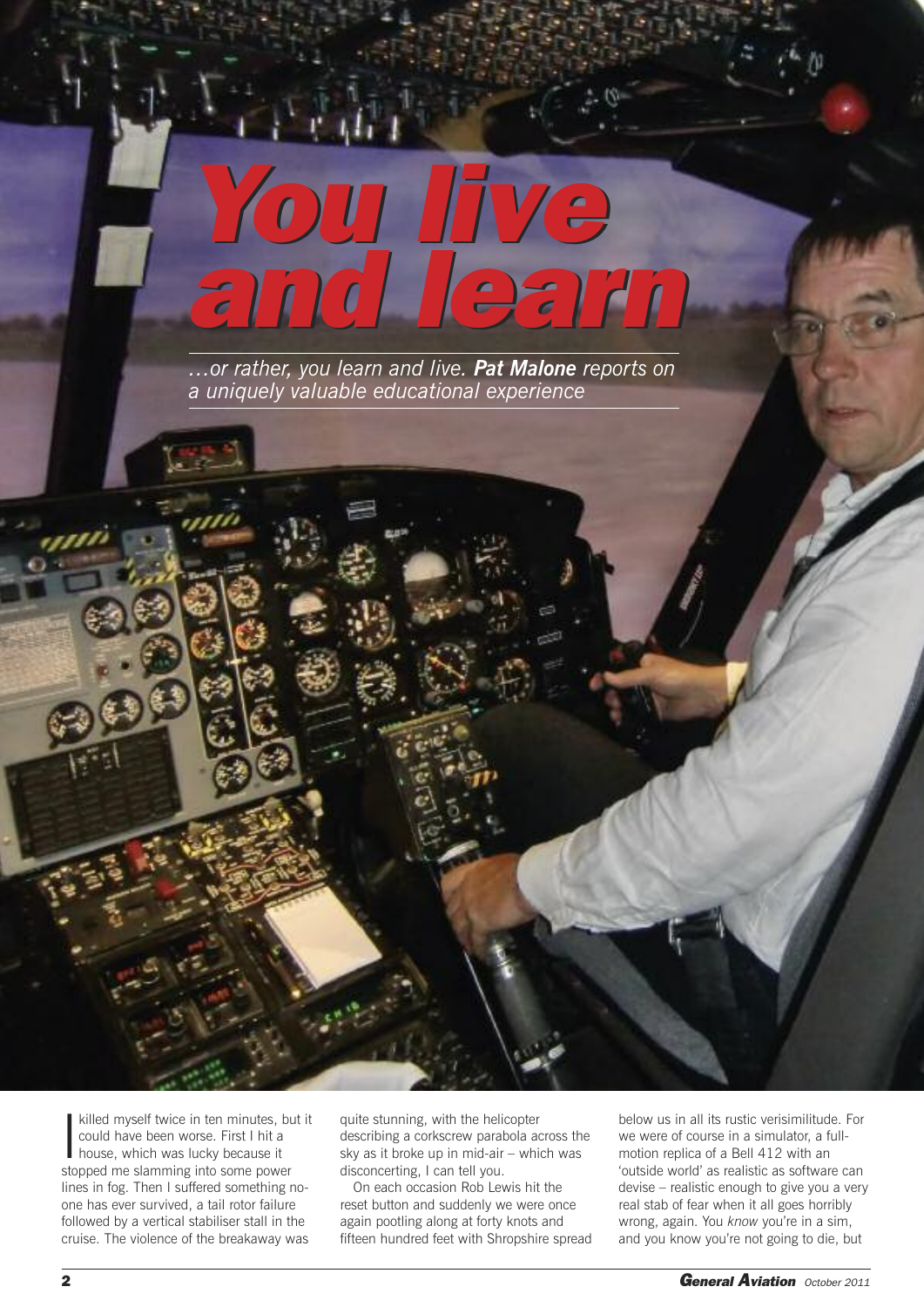

still the horror of the situation sets your heart thumping and your palms sweating. It's an experience you're never going to forget – which is the whole purpose of flying instruction, really.

I have had an hour at the stick of this simulator under the tutelage of one of the finest instructors in the land, a man whose



*Left: Malone in the simulator, undergoing his most valuable hour of instruction Above: simulator instructor Rob Lewis about to enjoy stressing out another victim*

day job is teaching the *crème de la crème* of military pilots at RAF Shawbury. Rob Lewis has 5,000 hours of Search and Rescue experience in a Wessex and was the only Category A single-pilot SAR captain in the RAF, and I must be a hopeless klutz compared to his usual intake. His purpose was not to make a monkey of me but to take me where no helicopter pilot has ever gone and lived to tell the tale, just so I know where the edge of the world is, and to reinforce the message by stepping over it and into the fatal void. He can do the same for you, and I cannot recommend it highly enough.

RAF Shawbury is home to the Defence Helicopter Flying School, which trains helicopter pilots for all three services using the Squirrel and the Griffin, the RAF's name for the Bell 412. All the instructors are military or ex-military, and the sim is operated by the contractor FB Heliservices Ltd, a subsidiary of Cobham. Built by FlightSafety International a dozen years ago, it's far more sophisticated than anything a private pilot could ever hope to encounter, but it can be made available to civil pilots because the military have weekends off. As long as the routine maintenance is done and the sim is available for its real customers first thing on Monday morning, nobody objects if it's

used to teach civilians a thing or two. It's not cheap – maintenance engineers have to be kept on standby and the power required is phenomenal, equal to the consumption of the whole of the rest of RAF Shawbury. But you'll never get better value for money.

The simulator is a two-storey high thing that looks like a Martian lander, with wires, conduits and hydraulic pipes running up stalky legs which lurch, hiss, rise and fall as the poor sap inside goes through the wringer. Access is across a gantry, and once the door closes behind you the only motion clues you will get are the false sensations conjured up by the computers and reinforced by the flow of visual presentations on the screens in front of you.

Rob Lewis had created a full written briefing document in a folder personalised to me, which is not something you get at every flying school but which epitomises the meticulous and structured approach the services take to training – very different from our sometimes ad hoc, if not slapdash, procedures in civil flight instruction. We'd gone through a briefing over coffee on what we'd do; engine-offs, tail rotor failures, inadvertent entry into IMC. It was made clear that this would be tailored to my strengths and weaknesses, there was no detailed programme to follow, everything was flexible. The real value comes from loading the pilot up until his 'task saturation' curve turns into a vertical plunge to perdition, so he knows the exact whereabouts of his personal point of no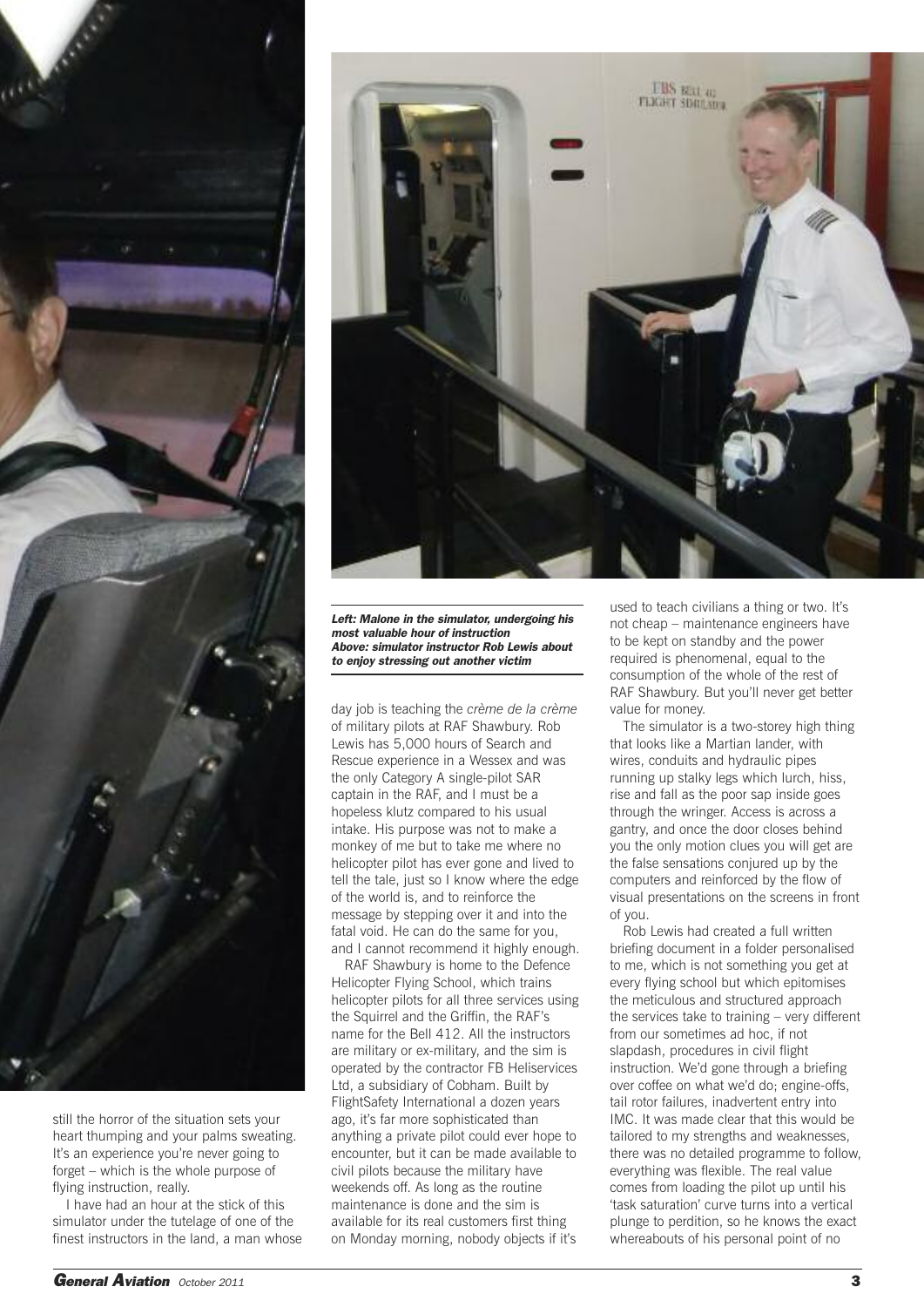return. "At some point I might ask you to do a simple sum, say 17 plus 20," Rob said. "If you have to think about it, then you're close to your limit and you should use your remaining brainpower to land the helicopter. You're up at 90 percent, you're one straw away from breaking the camel's back. If you wait until you're at 99 percent, it's too late."

## **Stick 'n' rudder**

A 412 panel is quite daunting to a singleengine piston chap, with a whole wall of clocks and stuff whizzing away. Ignore almost all of it, was the advice. You've got a stick, a lever, two pedals and a basic-T panel and that's all you need. Rob started her up and we got a bit of realistic padding, rattling and whining, just like the real thing - you have to smile. The sim can be configured as a Squirrel in an instant, and the torque altered from American-way-round to French-way-round at the flick of a switch, which is fun to do in flight when they're not expecting it apparently, that really foxes 'em.

The military work with stick trim, something with which the SEP pilot will not be familiar. In order to move the cyclic or pedals you must first push a button on the cyclic with your thumb to release the autopilot and allow the movement. If it doesn't come naturally this can be a motor function too far in times of stress, so Rob switched it off and we flew 'floppy stick' throughout.

Our 'flight' began from the apron at Shawbury and I almost backed it into the hangar on take-off, largely because there are few close-in peripheral ground clues. The limitations of the software mean you can't have a defined ground-air break - it's a sort of mushy area about five feet thick -

*Top righ t: 'looking like a Ma r tian lan de r ', the t wo-s torey h igh Sha wb u ry sim ula tor Right:* sim panel is daunting, but all you need *is* the basic controls and instruments

so you're not quite certain if you're flying or moving over the ground until you've picked up a knot or two. There's no visible rotor disc either. I didn't twig at the start that all the information I needed was on the radalt, another lovely piece of kit with which I'm not familiar, but once I included it in my scan I made a better fist of things. I pogoed and yawed my way out to somewhere flat, feeling queasy as the graphics twisted and tilted; Rob turned on the air conditioning outlets on the panel and overhead, which improved matters. Within a minute I could hold a fairly stable hover; forget the strangeness of it, relax, look out, fly the aircraft. Rob suggested a circuit – 70 percent torque and 70 kt for the climb, 45 percent for the cruise and 38 percent for a three-degree glideslope on the ILS. The queasiness disappeared as soon as we started to move. The terrain



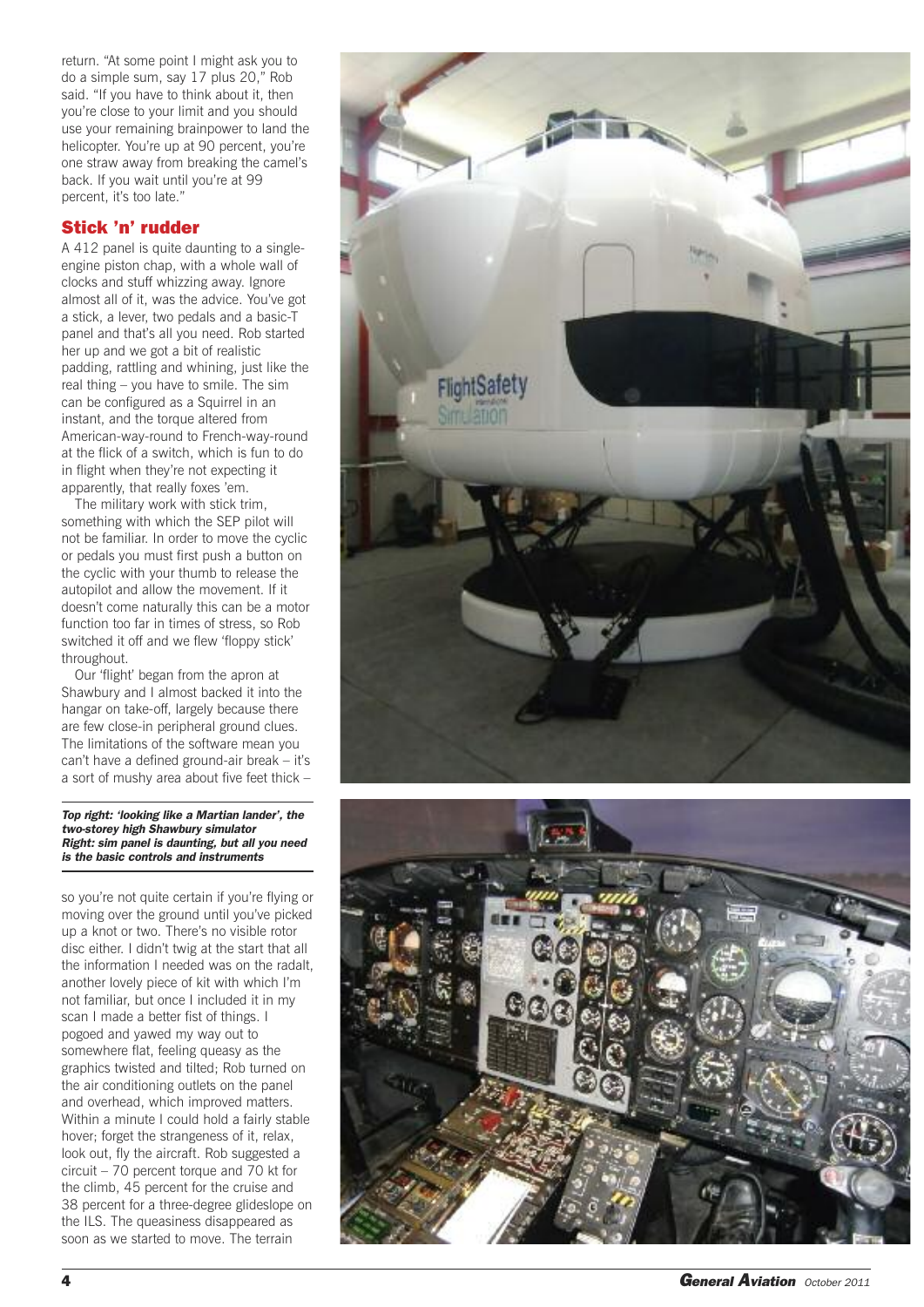around Shawbury has been mapped onto the software in great detail, with every tree, hill and house represented. It's not like looking at the real thing – it's a bit wooden and fuzzy, like looking at a TV screen that's too close to your eyes, but with the movement, the noise and the vibration it gives a very realistic impression of helicopter flight. In the circuit Rob cycled through some of the conditions he could throw at me – a blanket of low-lying fog, dusk, night, fog at night. The sim can reproduce every weather condition known to NATO from a North Cape whiteout to a Saharan brownout. I hacked out an untidy circuit, flew down the glideslope vaguely on the PAPIs and came to a rocky hover.

There's not much time for orientation, so

we climbed straight ahead to 1500 feet and would you believe it, we suffered a double engine failure. Usual procedure – lever down and stick back to 70 kts, pick your spot… at 200 feet start a gentle flare, which you tighten up as the ground approaches, then nose down and raise the lever firmly, hoping to get to the limit of collective travel at the point of touchdown. So far, so straightforward. At the push of a button we were back at 1500 feet and 40 knots – no time wasted climbing – and this time we had a drive train failure, complete with remarkably realistic clatters and vibrations. Again an autorotation, to a slightly less messy touchdown. Back into the hover, and the tail rotor failed. The helicopter lurched sideways, much more





*General Aviation October <sup>2011</sup>* **5**

violently than with a throttle chop in a 44, and the landscape began to spin. I rolled off both throttles, one of them perhaps not far enough – it's more than a wristful from stop to stop – and we turned through a full 360 before the ground rose up to thump us. I was working pretty hard, and already I was beginning to glow a little…

We clicked back into the cruise as Rob briefly recapped on the reality of tail rotor failure, as we'd discussed in the briefing. The vertical stabiliser will keep you fairly straight as long as you've got speed on, but don't be tempted to reduce the speed to find out exactly how much control you've got because loss of control will be almost instantaneous, irreversible and so stressful that the helicopter will probably break up.

*Left: computer control room – tall cabinets for movement, darker cabinets for graphics Bottom left: hydraulic pumps generate serious heat – doors and windows must be left open*

Okay, let's do it. Post-engine failure, with left skid down and the ball out to the side the situation seemed eminently manageable, but Rob asked me to gently raise the nose to bleed off speed. It's quite difficult in a realistic simulator to carry on doing something you know will have a catastrophic outcome, but eventually we got there – the crab angle increased until down around 60 knots there was a sudden and violent breakaway as the vertical stabiliser stalled, the tail whiplashed to port and we began to cartwheel through three dimensions, the spinning fields of Shropshire rose up to smash us… and Rob hit the pause button. It was a supremely disconcerting moment and I was left breathless, hanging in my five-point harness looking straight down into a small copse on Hine Heath, trying to regain my composure.

"So that's how it would happen," I said. "Yes, that's how it would happen," said Rob, flicking the display back to a benign 40 kt cruise.

## **Biggest killer**

And then, some hard IMC, Britain's biggest killer of private pilots. We were heading west in unlimited visibility, not far above the treetops, until Rob introduced some mist – maybe eight kilometres of vis, which was fine… then the fog thickened a bit, which wasn't quite so fine, and I could see the mist resolving into cloud just above my eye-line. Ground features became indistinct in a way that would make you start to sweat.

"What's 15 and 17? asked Rob conversationally.

Not now, I thought – I'm busy. I was trying to reduce speed without descending into the trees or climbing into the cloud when suddenly – whiteout! I think I climbed into the overcast… I steeled myself and began a 180 degree turn on